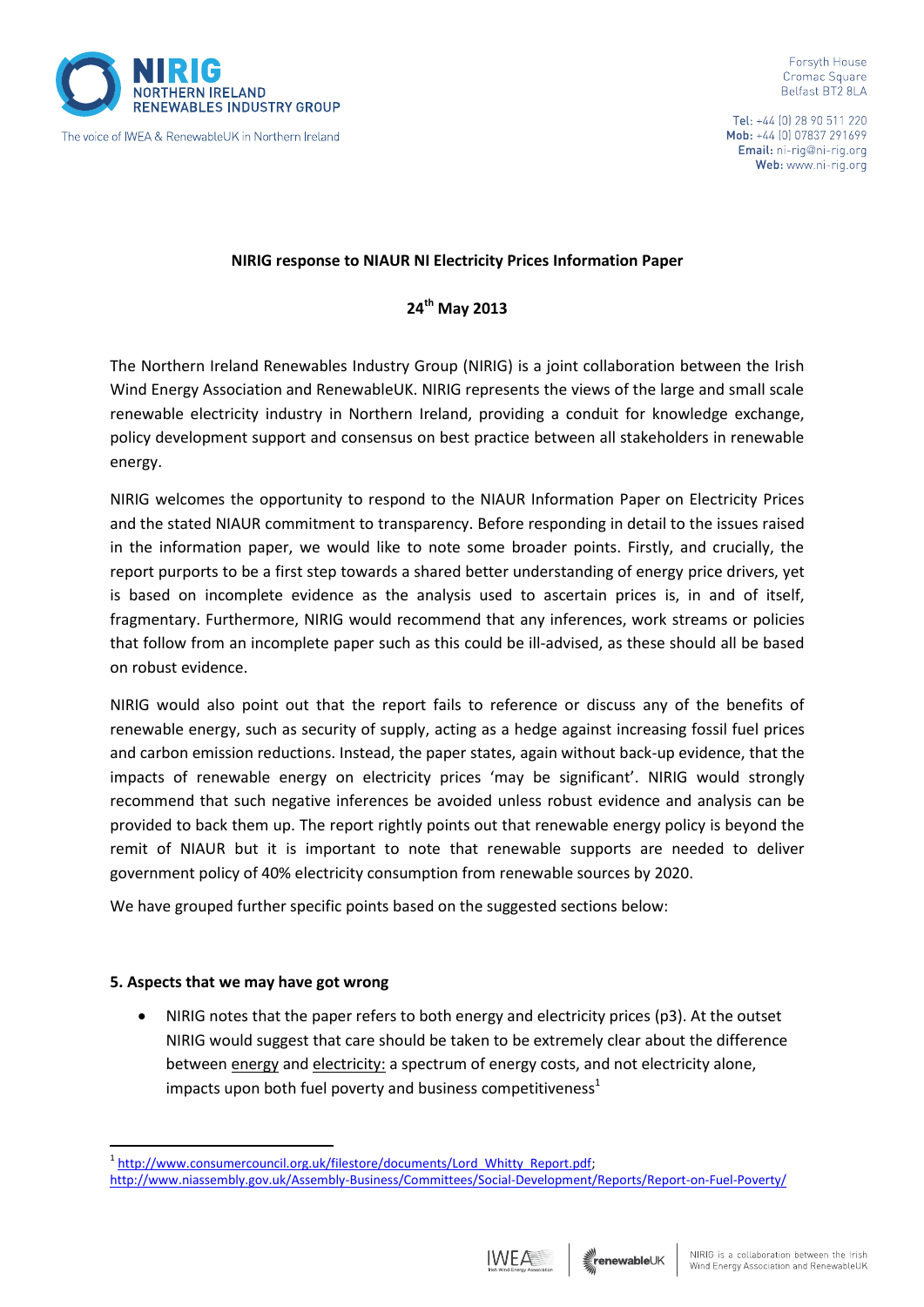- NIRIG believes that the paper itself is incomplete as it does not disaggregate Large Energy User prices in Northern Ireland, as it does for domestic prices
- While the paper acknowledges that it is not an analysis or explanation of electricity prices, it nevertheless attempts to outline reasons for electricity end-prices in Northern Ireland. NIRIG does not believe that this increases transparency; rather, NIRIG suggests that this could prejudice any subsequent debate. Without sufficient evidence to draw meaningful inferences or conclusions, these should not have been drawn
- The paper references other countries without understanding wide-ranging and highly significant country-specific idiosyncrasies. For example, German LEUs have an exemption from network charges and wholesale prices are too low in Great Britain, as evidenced by a significant capacity shortfall identified in Project Discovery and subsequent implementation of EMR. NIRIG would suggest that referencing other countries without accurate analysis and context (e.g. wholesale markets, energy mix, economies of scale) is both misleading and inadvisable.
- The paper does not offer a like-for-like comparison despite purporting to do so with reference to the methodology employed (for example, p. 13 states that "Throughout the process, we also had to ensure we were always comparing like with like and therefore had to ensure our methodology was consistent with DECC"). Instead, the report outlines different customers in different jurisdictions and does not take account of any differences in scale or demand of customers. For example the scale of customers in NI is much smaller than in GB or ROI and in a smaller market, how customers choose to hedge their own electricity costs will have a greater impact on relative price
- The closest 'like-for-like', albeit imperfect, comparison can be observed by looking at the Republic of Ireland and Northern Ireland, for the reasons outlined below:
	- $\circ$  NI & ROI share a common wholesale market (the Single Electricity Market SEM), market power mitigation strategy, and governance arrangements via the SEM Committee. The SEM is unusual, if not unique, in terms of the constraints it imposes upon generators. The Capacity Payments Mechanism (CPM) regime was designed by the Regulatory Authorities (RAs). As such, it is scrutinised and overseen by the RAs and many of its key parameters are wholly determined by the RAs. Generators are restricted in their bidding by Short Run Marginal Cost (SRMC) rules enforced by a Bidding Code of Practice (BCoP). There is no wholesale price differential between NI and ROI and that price is cost reflective by definition given SRMC bidding rules and a capacity mechanism determined by the RA. The RAs have openly and strongly endorsed the SEM design<sup>2</sup>
	- o At a retail level the same companies compete in the LEU sector and there is no reason why they would price differentiate between ROI and NI customers given that the same competitive forces, market liquidity and wholesale prices apply
	- $\circ$  Government policy in respect of RES is consistent across ROI and NI i.e. 40% RES by 2020

1



<sup>2</sup> http://www.allislandproject.org/GetAttachment.aspx?id=c23bdd02-bc49-4e21-af67-16bc0b30d994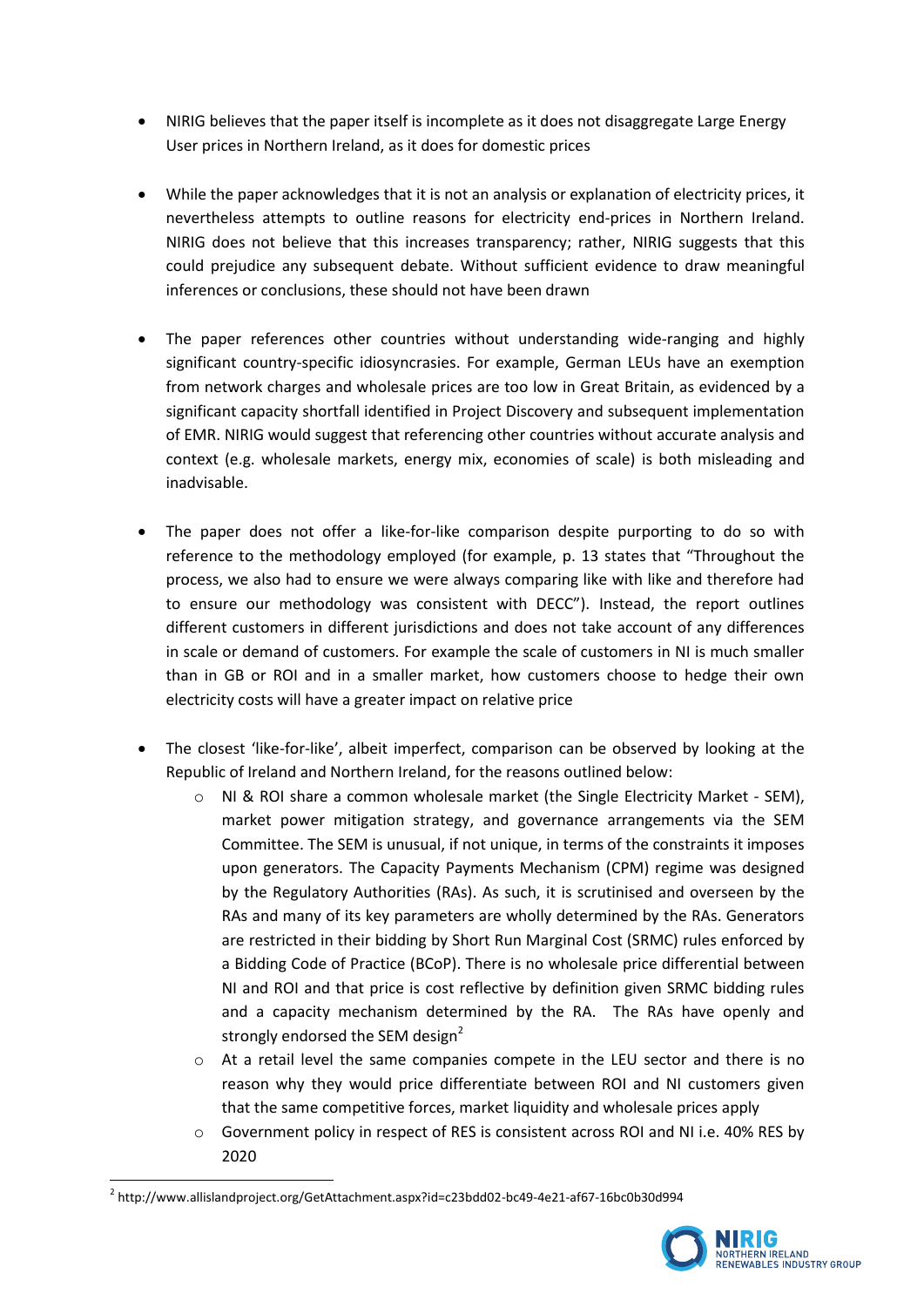$\circ$  The costs of renewable energy support are allocated differently, but NI receives a generous settlement in the Renewables Obligation (approximately 50% of GB obligation)

2013-2014 £42.02 0.206 0.097

- o The renewable generation mix in NI is comparable with ROI
- $\circ$  NI & ROI share a common connection charging policy (i.e. shallow connection policy which is a feature of the SEM High Level Design)
- o Population density and economies of scale are comparable, although I&C customers in ROI are larger and have flatter loads
- $\circ$  Both jurisdictions, geographically peripheral to Europe, are at the wrong end of the supply line, but both have a valuable natural resource in wind

Given the above, it is clear that the differential in electricity prices between ROI and NI can be explained with reference to the allocation of network charges between small to medium and large users and government policy<sup>3</sup> and implementation<sup>4</sup> around this. In ROI PSO costs, which include RES-E support are allocated on the basis of individual % of peak, which means that PSO costs are shifted from large users towards domestic profiles.

# **7. Other Contributions**

## *Benefits of renewables*

<u>.</u>

Renewables are a central plank of energy policy on the island of Ireland and will contribute towards security of supply, a sustainable and affordable energy future, reduction in carbon emissions and act as a hedge against volatile and rising fossil fuel prices. This paper focuses on the short term and ignores the benefits of renewables. In particular, Section II (Relative policies towards renewables page 30/31) focuses entirely on the negatives of renewables and does not mention any benefits e.g. security of supply.

In the report, the UR lists current policies towards renewables as one of the main drivers of energy prices but does not discuss the benefits of these policies. Their analysis lists the costs that consumers bear to facilitate renewables in terms of direct, indirect subsidies and the system operation costs of backup generation. Shallow connection charging policies are also cited as an example of indirect subsidies that have a significant impact on costs. In reality, shallow connection charging policies are an element of market design that applies equally to all types of generation and not just renewables and it is inaccurate to suggest that they are a form of indirect subsidy for renewables. The analysis lists a number of perceived costs of renewable energy policies but it fails to mention the benefits that accrue from the achievement of 2020 renewable targets. Modelling completed by Eirgrid and SONI<sup>5</sup> as part of the DS3 Programme has identifies an annual benefit of €295 million in terms of lower total energy costs across the SEM (total energy costs in 2020 when renewable targets are met and planned system operation improvements are delivered as compared

<sup>&</sup>lt;sup>5</sup> http://www.eirgrid.com/media/System\_Services\_Consultation\_-\_Finance\_Arrangements.pdf



<sup>&</sup>lt;sup>3</sup> Minister for Communications, Energy and Natural Resources (Deputy Eamon Ryan), <http://debates.oireachtas.ie/dail/2009/10/13/00055.asp>

<sup>4</sup> €50m p.a. of savings for large energy users funded by a rebalancing of domestic tariffs - CER/10/102 & CER/10/206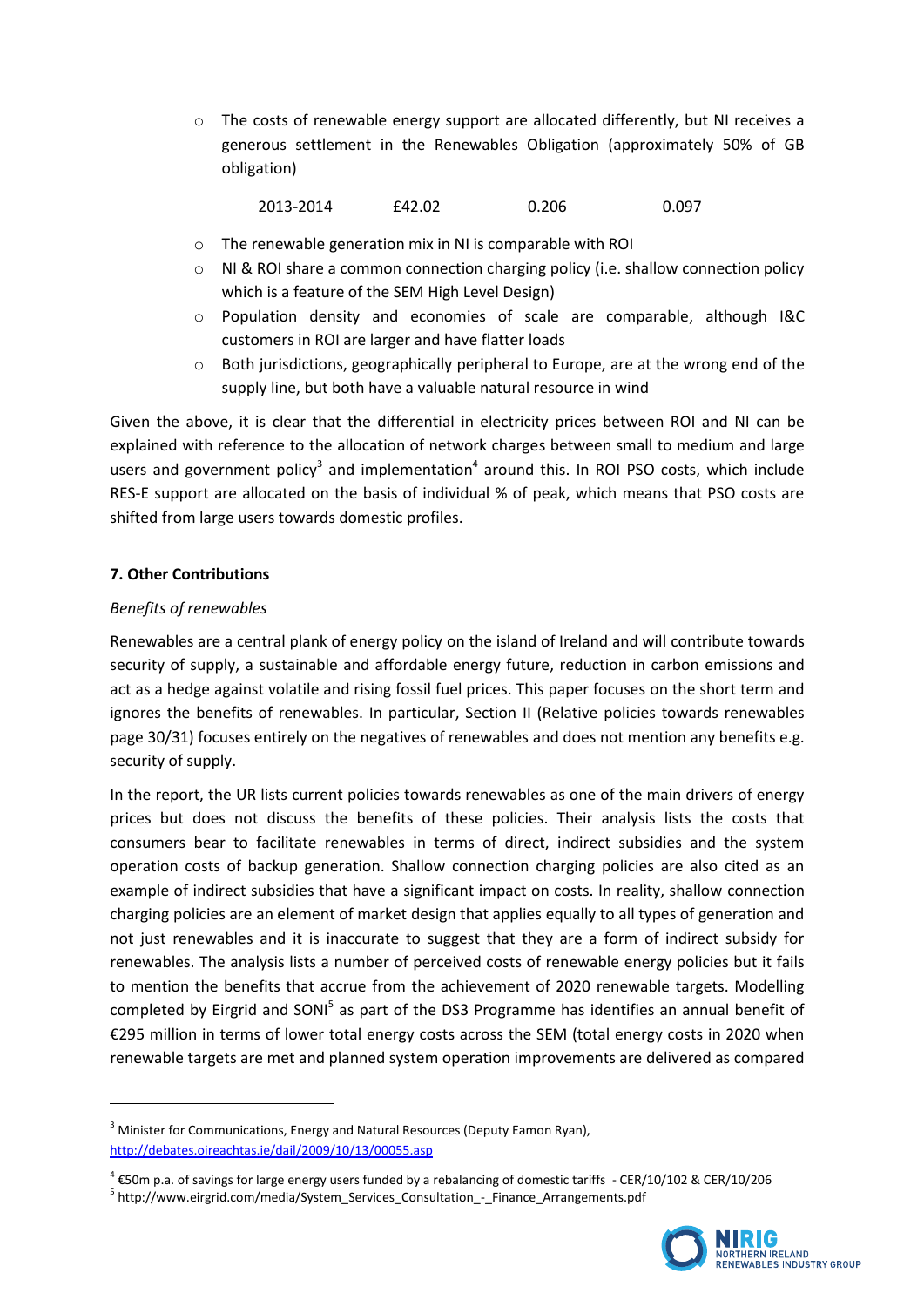with the current level of renewables in the SEM). This figure does not include other benefits such as emissions trading benefits and avoided penalties for not meeting binding renewables targets which are also not mentioned in the UR analysis. To ensure that there is a worthwhile debate on the main drivers of energy prices, it is essential that benefits such as these as well as the costs of energy policies are represented.

Ultimately renewable policy is outside the Remit of the RAs (as they acknowledge) and importantly it is irrelevant in the context of this debate: the differential in prices identified is explainable by profiling of UoS charges between small to medium and large customers.

## **2/3. Best follow-up areas/priority areas**

NIRIG would reiterate our opening comment: that we believe this paper to be an incomplete analysis. We therefore believe that to propose work streams arising from such a paper is fundamentally flawed.

## *Interconnection*

That being said, the paper refers to priority work areas for 2013-14 already outlined in the Forward Work Programme 2013-14 (FWP). One of these is the efficient integration of the wholesale market with Western Europe, including interconnector arrangements. NIRIG fully supports further interconnection and network improvements and efficient utilisation of same. To highlight one crucial network project, we believe that progress on the N-S Interconnector must be made as soon as possible in order to allow the NI consumer to benefit from improved market flows and a reduction in the level of constraint costs currently paid by the NI consumer due to its absence, currently estimated to be in the region of £18m/year.

#### *Market services and arrangements*

Another work stream outlined in the draft FWP but omitted from the final FWP was the introduction of new market services and arrangements to allow additional renewable generation connection and reduced costs for consumers, which referred to the DS3 project. NIRIG would recommend that this extremely important work stream be prioritised to focus on curtailment mitigation measures.

In the long term, better utilisation of renewable electricity will permit the growth of renewables' overall contribution to electricity demand to beyond 40%. Technologies such as gas storage, electricity storage, increased interconnection, enhanced thermal generation, heat from electricity, electric transport and demand side management will all help improve the utilisation of Northern Ireland's renewable electricity resource.

#### *Price control scrutiny*

Another priority area highlighted is: "Continue to robustly scrutinise network price control proposals (whilst allowing companies to finance)". This is an important element of NIAUR's duties. However, it is vital to scrutinise network price controls within the context of delivery of renewable energy for the purposes of reaching government targets and enabling savings arising from increased levels of renewable generation (see the EriGird reference, above). There is a need to ensure